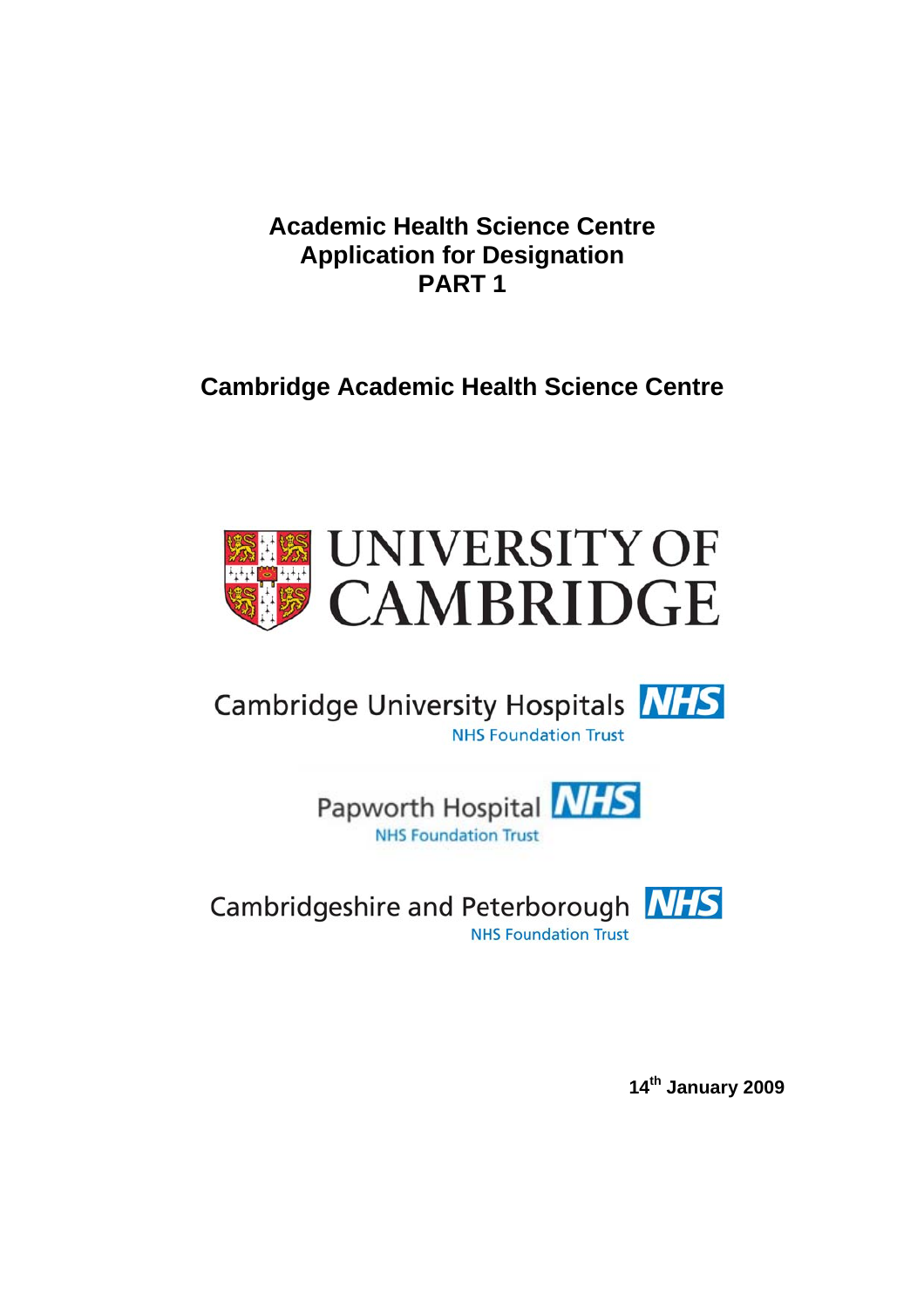**1. Please provide (in no more than two pages) a description of your AHSC proposal. This should include an articulation of the goals and purpose of the proposed AHSC, and the role of each partner. Please describe what value you expect to deliver through an AHSC that could not be achieved through another type of partnership.** 

**Vision.** The Cambridge AHSC will be a world-leading academic clinical partnership, improving patient care, patient outcomes and population health through innovation and the integration of service delivery, health research and clinical education.

**The AHSC partners.** The Cambridge AHSC is a partnership between the *University of Cambridge* and its three principal NHS affiliates: *Cambridge University Hospitals NHS Foundation Trust (CUH), Cambridgeshire and Peterborough NHS Foundation Trust (CPFT)* and *Papworth Hospital NHS Foundation Trust (PH)***.** This partnership brings together one of the world's leading universities and three high-performing NHS Foundation Trusts. The University of Cambridge was ranked first in the UK and second in the world for biomedical and life sciences in 2008 (THES-QS). The primary partnership is that between the School of Clinical Medicine and the NHS, although there are increasing interactions with other Departments across the University. The clinical partners serve a population for local services of some 0.75 million and for regional services of up to 5.5 million and also provide some nationally contracted services (see section 4). CUH secured a 'double excellent' rating in both the 2007 and the 2008 Healthcare Commission performance ratings and was rated 'acute trust of the year 2008' by an independent panel for the *Health Service Journal*. CPFT and PH both scored 'excellent/good' with the Healthcare Commission in 2008. PH currently scores a Monitor risk rating of 5 (the highest possible) and the other two Trusts ratings of 4. Between them the three Trusts offer a comprehensive clinical service with CUH's broad spectrum of general and specialised acute services complemented by PH's internationally recognised specialist status in cardio-thoracic services and CPFT's excellence in mental health and learning disability services.

The Clinical School and CUH have shared a common site in Cambridge since the former was established in 1976. The site is also shared with a range of other world-leading research institutions (see section 2). Since 1999 the Trust, University and MRC have been jointly committed to a strategy of expansion and development of the site as the 'Cambridge Biomedical Campus' (CBC), envisaged as a location of international stature for clinical care, research and education. This strategy has been successfully prosecuted and planning permissions and development agreements are now in place to allow a doubling in size of the campus to 140 acres. This will accommodate new clinical facilities for CUH; a new Papworth Hospital and associated cardiovascular research and education institute; new educational facilities and a commercial medipark, creating one of the largest and most internationally competitive concentrations of health-related talent and enterprise in Europe. Whilst the CBC is a very important part of the Cambridge offering, it is not its totality. The AHSC will also be connected to primary care and community services through the membership of CPFT (which is now extending its community services beyond its core mental health focus) with the involvement as an associate of the Cambridgeshire PCT provider arm, and the Clinical School's Institute of Public Health – the latter being an existing partnership between the NHS, University and MRC.

The partners have an established record of excellent working relationships and productive collaborations. The University and CUH are partners in one of the National Institute for Health Research (NIHR) Comprehensive Biomedical Research Centres (BRC); the University and CPFT are partners in an NIHR Collaboration for Learning and Applied Health Research and Care (CLAHRC); the University and PH have a formal collaboration for cardiovascular and respiratory research (the Cambridge Centre for Cardiovascular and Respiratory Research). All four organisations have been partners in a Cambridge Research Consortium (now being phased out as a consequence of changes to NIHR funding rather than at the members' volition), in which all 17 programmes of research were rated as 'strong' by the Department of Health in the last year of assessment (2006). There has been close service collaboration between the Trusts for many years; part of CPFT was a division of Addenbrooke's NHS Trust (CUH's predecessor organisation) until 2002.

**AHSC Goals** reflect a shared conviction that the distinctive capability of an AHSC is that of generating, transmitting and applying knowledge for improvement in health and health care. Each strand of the tripartite mission (care, research, education) must strengthen the other to create capability and build capacity. Strategic goals thus include: *knowledge generation* - adding to the global stock of knowledge through research and dissemination; building research capacity; fostering innovation in service delivery; *knowledge application* for health and healthcare improvement embedding translational and applied research in service; promoting a service culture of systematic enquiry and openness to innovation; engagement of our people in mechanisms for developing,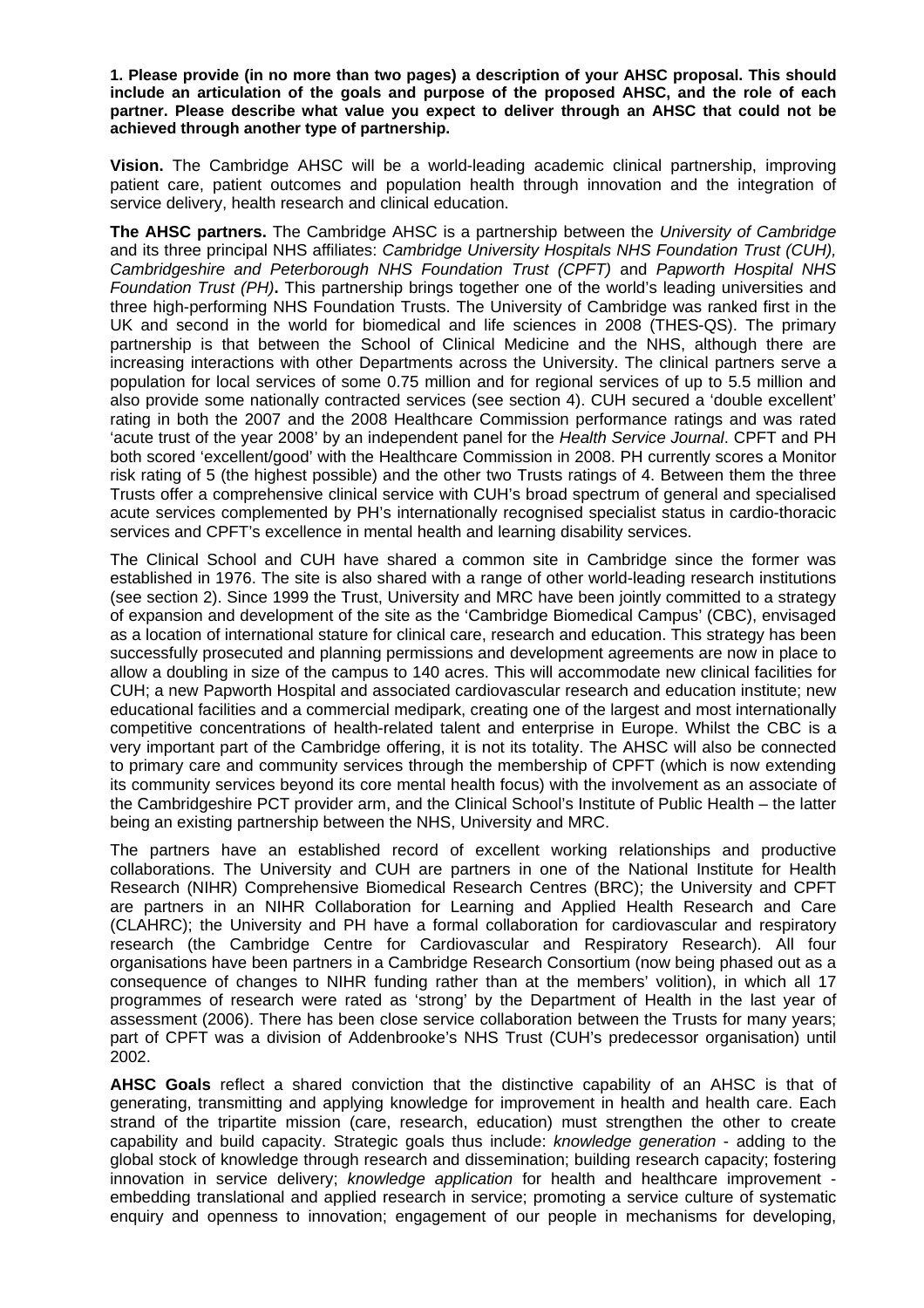diffusing and applying evidence for improvement; alignment of service between partners and with the academic mission; *knowledge transmission* - providing a shared setting for the education, training and development of healthcare professionals and the wider healthcare workforce that is characterised by systematic enquiry and a commitment to the use of evidence in practice; *contributing to a knowledge-based economy* - contributing to economic and social development for the benefit of the Cambridge sub-region, the East of England and the UK as a whole; fully engaging with the attributes that make the Cambridge sub-region notable as a system for innovation.

**Supporting strategies.** We see four supporting strategies as key to the realisation of these goals. *Functional Integration* will ensure that the governance arrangements for the AHSC are designed around a shared commitment to the tripartite mission. *Harnessing Partnership*: working across the full spectrum of partners on the Cambridge Biomedical Campus and in the wider region, the AHSC will use its unique capabilities and positioning to promote strong translational pathways on a thematic basis, building on an approach already successfully established for the NIHR Biomedical Research Centre. Maintaining a *Campus and Community* focus will ensure that the strength of the secondary and tertiary centre is balanced with links to primary and community care. The three Foundation Trusts have between them over 40,000 members, active Governors, supporting charities and committed volunteer networks. These resources will be used to build *Patient and Public Involvement* in the AHSC. The AHSC will support strategic goals for the regional health economy, as most recently articulated in *Towards the Best, Together,* published by the NHS East of England.

**Governance.** Our philosophy is that legal form and governance arrangements, together with delegation of powers, should follow from the intended activities of the AHSC. The partner organisations have agreed a common statement of intent that binds them together in a shared commitment to the tripartite mission. A *steering group*, under the interim chairmanship of the Regius Professor of Physic, provides strategic oversight and will determine longer-term governance arrangements. Membership includes representation from the NHS Foundation Trusts, Clinical School and the central University administration (see Annex). An *executive group* has been established reporting to the steering group and it is anticipated that other groups, both standing and project-related, will need to be established as the AHSC programme of work is taken forwards. This will be on a needs-driven basis and the AHSC will avoid committee proliferation. The steering group, which is acting as the shadow board, is exploring the benefits of creating an incorporated AHSC entity, and taking legal advice on the most appropriate form of incorporation. The steering group will also appoint an independent chair. In addition to the core partners there will also be AHSC associates: these include the MRC, Cancer Research UK (who have a major research presence on site) and industry partners located on the CBC, and existing NHS partners in teaching and service (the PCT provider arms and other regional hospitals). These organisations will be involved in the AHSC dynamic but will not have a formal role in governance. We will explore whether this larger group of NHS associates can be developed, with education partners (e.g. Anglia Ruskin University) into a Health Innovation and Education Cluster (HIEC) linked to the AHSC. We will also ensure that the AHSC governance arrangements align with existing governance mechanisms, including those created for the BRC and the CLAHRC and already in place for the individual Foundation Trusts.

**Added value.** The AHSC will add value by creating an entity that is formally committed to the tripartite mission, complementing the specific roles of the partners individually. The AHSC will serve to formalise and enhance the already strong relationships between the University and its principal NHS partners. It will provide a new platform for collaboration between the partner organisations, especially, but not exclusively, in relation to research through, for example, the provision of shared research infrastructure. Service, research and governance will be coordinated across the partnership. The AHSC will also enhance the already excellent reputations of the partners, enhancing recruitment and retention of outstanding staff. All of these factors will work together to drive the desired outcomes: significant improvement in patient care, patient outcomes and population health.

**Benefits.** We anticipate the acceleration of a range of benefits from the AHSC. For *patient and population health* these will be immediate, flowing from treatment in a research-rich environment characterised by a culture of enquiry, and longer term arising from discovery and application. For *clinical staff* (both today's and tomorrow's) it will offer the benefits for career, cognitive and personal development of clinical practice, education, training and development in a research-rich organisation. For *researchers* it will nurture and facilitate new collaborations and reduce 'back office' barriers. For the *regional and national econom*y we anticipate that the AHSC will generate a range of economic and social benefits for the sub-regional and regional economy, which is knowledge-based in large part. Finally there will be the contribution to the global stock of knowledge that is an asset for *international and global healthcare and population health.*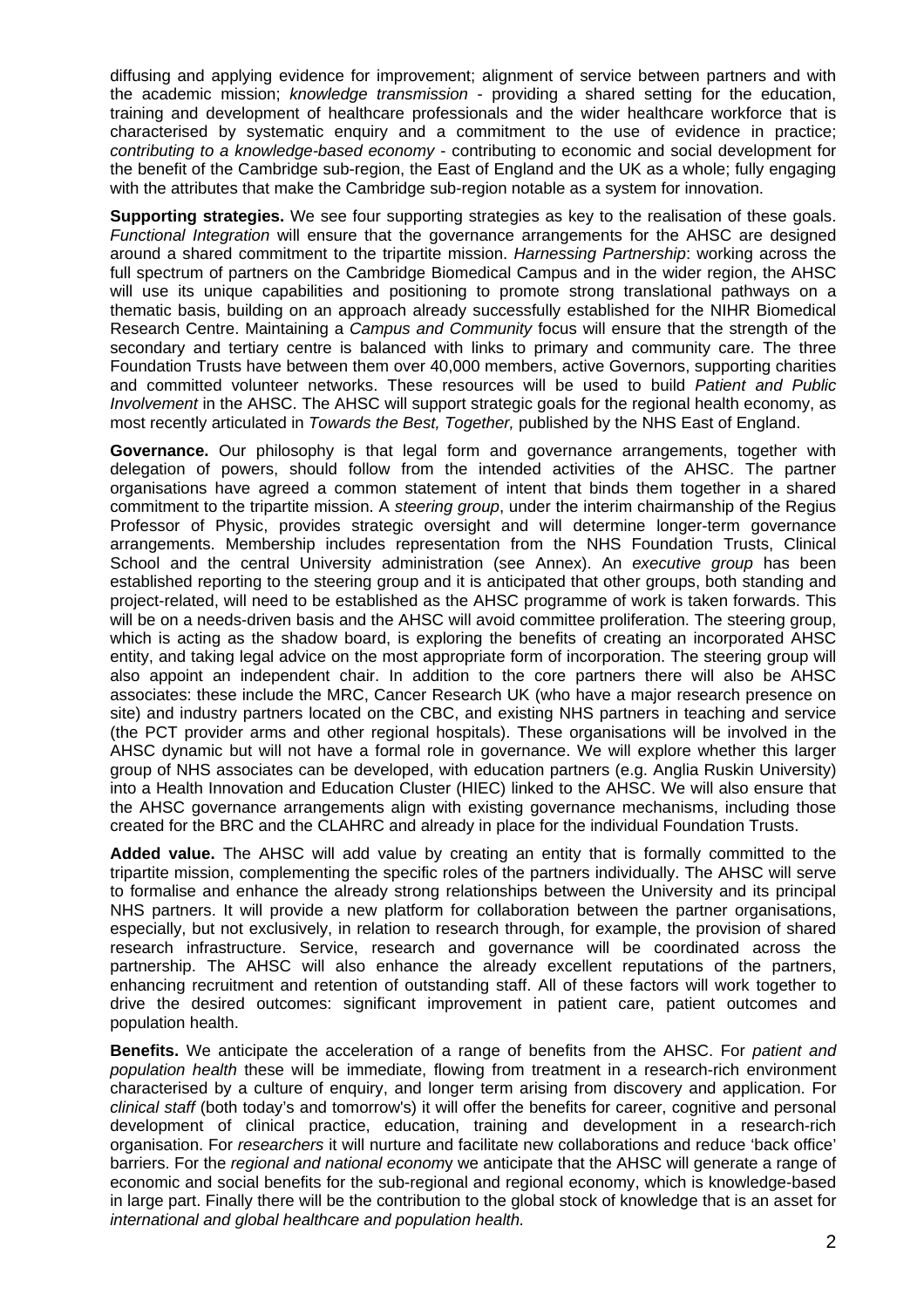**2. Please provide (in no more than two pages in total) an overview of those aspects of partners', current biomedical, clinical and applied health research, which is of international standing. This research should be across a range of interests and of critical mass. Please link your description of research focus to the purpose and goals of the proposed AHSC.** 

A comprehensive range of research of international quality is pursued across the partnership. This is mostly concentrated on the Cambridge Biomedical Campus, the location of (i) CUH (ii) the University School of Clinical Medicine, with its 12 Departments and associated Institutes, and (iii) two directly funded Research Institutes – the MRC Laboratory for Molecular Biology (LMB), and the Cancer Research UK Cambridge Research Institute (CRUK CRI). It is planned that Papworth Hospital will be rebuilt on the campus by 2012, combined with a new Cardiothoracic Research and Education Institute, and CPFT is also planning to relocate its Cambridge-based services to the campus. In addition to the MRC LMB, there are five MRC Units in Cambridge, of which four are located on the campus. In close proximity are the University's main Biological Science campus in the centre of Cambridge, with its strength in relevant underpinning biological science; the Babraham Institute (funded by the BBSRC); and the Hinxton Genome Campus with the Wellcome Trust Sanger Institute and the European Bioinformatics Institute. This co-location in Cambridge of the major regional university hospitals, university medical school and research institutes on a single campus, with these surrounding strengths in Biological Science is unusual within the UK, and provides an exceptional environment for the highest quality collaborative biomedical research and its clinical translation.

**Current Biomedical Research.** The research of the School of Clinical Medicine and the NHS Partners is largely pursued on a cross-departmental thematic basis, often intersecting with research in other Schools of the University. The principal themes include *Cancer, Metabolic Disease including Obesity and Diabetes, Neurosciences and Mental Health, Cardiovascular Disease, Genetic Medicine, Transplantation, Regenerative and Haematological Medicine, Immunity and Infection, and Epidemiology, Public Health and Primary Care*. Associated with these major research themes are a number of underpinning themes in which the School has particular research strengths: these include *Structural and Cell Biology applied to Medicine, Medical Imaging and Bioinformatics.* Pursuit of the major underpinning research themes is enabled and facilitated by a number of crossdepartmental research institutes under the aegis of the School. These include the *Cambridge Institute for Medical Research (CIMR)* supported by a Wellcome Strategic Award, and including the *Juvenile Diabetes Research Foundation/Wellcome Trust Diabetes and Inflammation Laboratory*, the *Hutchison/MRC Cancer Research Centre*, the new *Institute of Metabolic Science*, the *Brain Repair Centre*, the *Wolfson Brain Imaging Centre*, and the *Institute of Public Health* and associated *Centre for Genetic Epidemiology*. Refurbished buildings housing laboratories for translational stem cell medicine and for the metabolic and imaging phenotyping of small animal models of disease, and for translational Cognitive Neuroscience open shortly on the campus. The School's strategic plan includes developing closer links with Physical Sciences and Engineering through new initiatives and appointments. These include the *Cambridge Computational Biology Initiative*, the new *Physics of Medicine Building and associated Chairs*, and linking with Chemistry through the recently appointed *Herchel Smith Chair of Medicinal Chemistry.* The new CRUK CRI – a partnership between the University and CRUK - is dedicated to translational cancer research and is located on the campus.

The University has been awarded four *MRC Centre grants*: (i) the *MRC Behavioural and Clinical Neuroscience Institute* spans neuroscience research across the Schools of Biological Sciences and Medicine (ii) the *MRC Centre in Stem Cell Biology and Medicine* links basic and translational stem cell research in the two Schools (iii) the *MRC Centre for Obesity and Related Metabolic Disease*  involves investigators from the MRC Dunn, Epidemiology and Nutrition Resource Units (iv) the *MRC Centre for Nutritional Epidemiology in Cancer Prevention and Survival* is based in the University Department of Public Health, and links work from the Dunn Unit with the School's research in cancer epidemiology.

**Clinical and Applied Health Research.** There is exceptional existing strength in 'experimental medicine', focussed through the Addenbrookes' Centre for Clinical Investigation. This contains the *Wellcome Trust Millennial Clinical Research Facility* (one of five awarded by the Wellcome Trust in 2000, which was supplemented by a further UKCRC award for clinical MR spectroscopy in 2007) and the Clinical Research Unit of GlaxoSmithKline, with a shared Clinical Investigation Ward. This highly successful clinical research facility allows integration between University Hospital and pharmaceutical industry investigators. Significant numbers of NHS staff pursue research in association with University colleagues, and most University staff involved in basic biomedical research hold honorary NHS contracts with one or more of the partner Trusts. The Clinical School with GSK as its industry partner was recently awarded one of four *'Centres in Translational Medicine*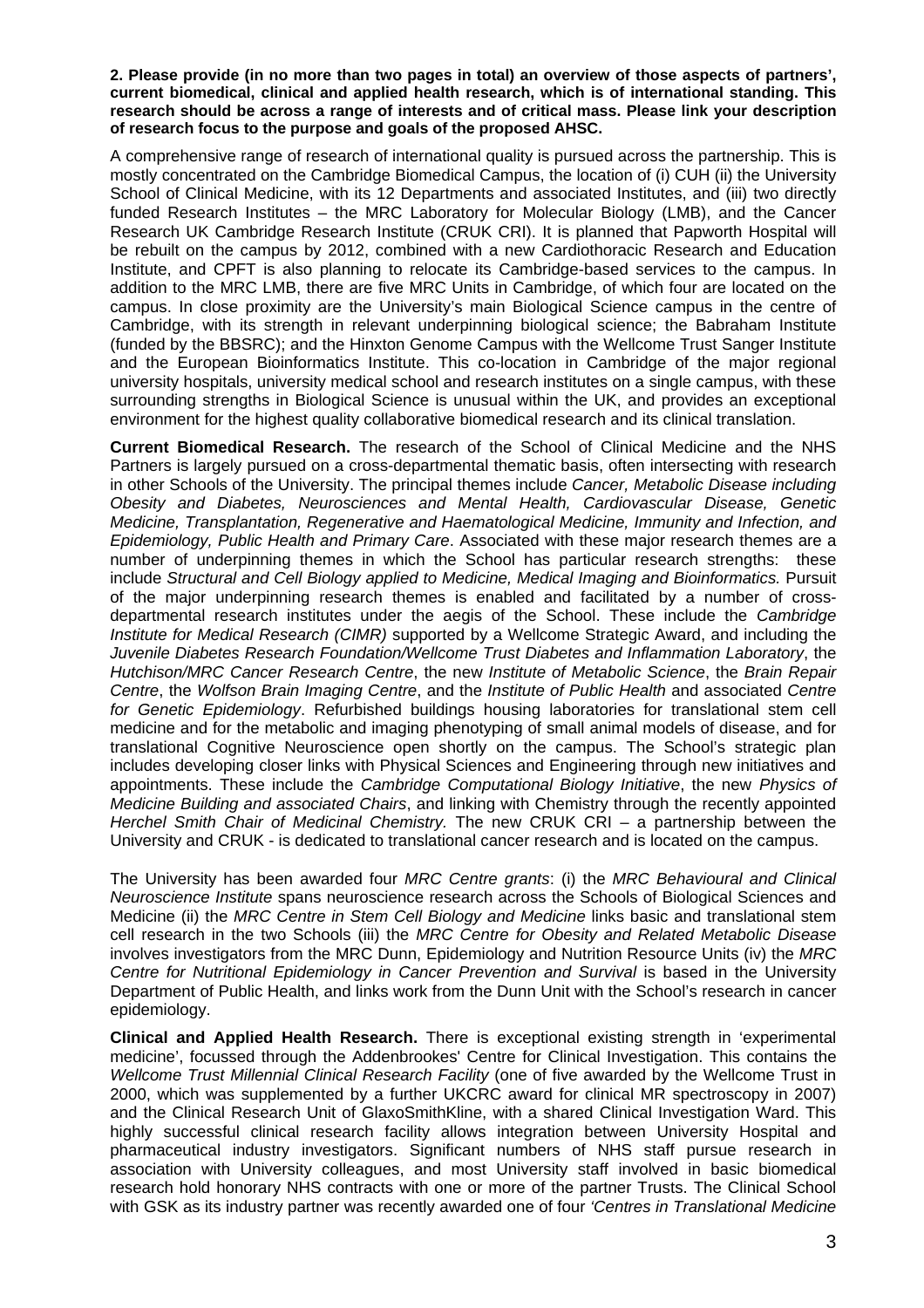*and Therapeutics'* in the recent Wellcome Trust scheme: this will provide a training programme in the area. One of the five national *'Centres of Excellence in Public Health'* was awarded to the partners in the Institute of Public Health in the recent ESRC competition. Three awards were made to the School in the recent *MRC Experimental Medicine Initiative* The Division of Primary Care is one of the five constituent members of the *National School of Primary Care*. Clinical cardio-respiratory research is underpinned by two *BHF Professorships and major BHF programme support*. Papworth Hospital is internationally recognised for its pioneering approach to cardiothoracic organ transplantation since conducting the first successful UK heart transplant in 1979. Examples of its applied research are the trial of deep hypothermic circulatory arrest during pulmonary endarterectomy for chronic thromboembolic pulmonary hypertension (for which it is the only UK Trust designated by the National Commissioning Group) and its research on the mechanisms and assessment of chronic rejection: a further strength is the design and conduct of trials of clinical and cost-effectiveness based on long collaboration with the MRC Biostatistics Unit and Brunel University Health Economics Research Group. Clinical research in mental health involves a wide consortium of Cambridge scientists from the Departments of Psychiatry, Experimental Psychology (working together as the MRC Behavioural and Clinical Neuroscience Institute), the MRC Cognition and Brain Sciences Unit, Department of Clinical Neurosciences and elsewhere. All this research continues to attract industry partners: as examples the Clinical School has agreed an *'Academic Incubator'* project with GSK – seen by GSK as a prototype for their academic collaborations globally – and Merck has contributed to new research PET-CT facilities (also funded by NIHR capital). CUH is negotiating a strategic partnership with Siemens to deliver pathology services and stimulate related research.

CUH and the Clinical School are one of the five *NIHR Comprehensive Biomedical Research Centres* (£13M pa over 5 years), and received one of the *NIHR Technology Platforms* awards in Imaging. Clinical and epidemiological research in psychiatry and in the Institute of Public Health underpins the *NIHR Collaboration for Leadership in Applied Health Research and Care (CLAHRC)* for Cambridgeshire and Peterborough hosted by CPFT (£9.55M over 5 years). This brings together an innovative partnership between regional NHS players (including the PCTs and the SHA), the Clinical School, the Judge Business School and the University's Engineering Design Centre. Clinical School academics also play leading roles in the UKCRN initiatives including the CLRN, the mental health research network (MHRN) and the dementia and neurodegenerative diseases research network (DeNDRoN). There are seven *NIHR Senior Investigators* in the Clinical School.

**Research Training** is at the core of the partnership. Recognition of training excellence is evidenced by the award of a *Wellcome Trust Clinical PhD programme* and training is a theme of the NIHR BRC: these and other programmes give the partnership 35 Clinical Research Fellowships to be awarded by internal competition over the next five years. In addition, *Wellcome Trust 4 year PhD programmes* are held in *Infection and Immunity* and *Metabolic and Cardiovascular Disease*.

**International Standing of Research.** Some examples of evidence of the international standing of research in the partnership: in the 2008 Research Assessment Exercise (RAE) Cambridge received the highest mean grade point average (3.II) across Main Panels A and B of any UK medical school (see Annex); 25% of all Wellcome Principal Fellowships (20% in the Clinical School), and 29% of all Wellcome Senior Clinical Fellowships in the UK are held in Cambridge. In 2004-8 the Cambridge partners published 17 clinical research articles in the New England Journal of Medicine (13 articles and 5 reviews/editorials) – an indicator of international impact.

**Links between research and purposes and goals of the AHSC** The partners have a track record of successfully integrating and translating their research. Through its Departments and Institutes in the School of Clinical Medicine, the University pursues biomedical research which connects with clinical research in the service divisions of the NHS partners, both as 'experimental medicine' studies and clinical trials. In association with the partnership a new Professor of Health Services Research has been appointed, who will work in partnership with RAND Europe, and a chair of postgraduate nursing research is planned. The NHS trusts and the University have a history of collaboration in R&D prior to the advent of the NIHR, as partners in the 'Cambridge Consortium': this extends to joint University/NHS mechanisms for the management and protection of intellectual property rights (Cambridge Enterprise at Addenbrooke's). The partners have already committed to a single R&D office: a Research Governance Agreement has been in place between the University and CUHFT since 2005 (one of the first in the UK) and will serve as a model for the new partnership. The partners see the AHSC as an outstanding opportunity to pursue their collaborative research still more effectively through a new and stronger form of partnership which permeates all their clinical activity, and to translate the outcomes into knowledge gain for the local health economy, the wider Eastern Region and the UK.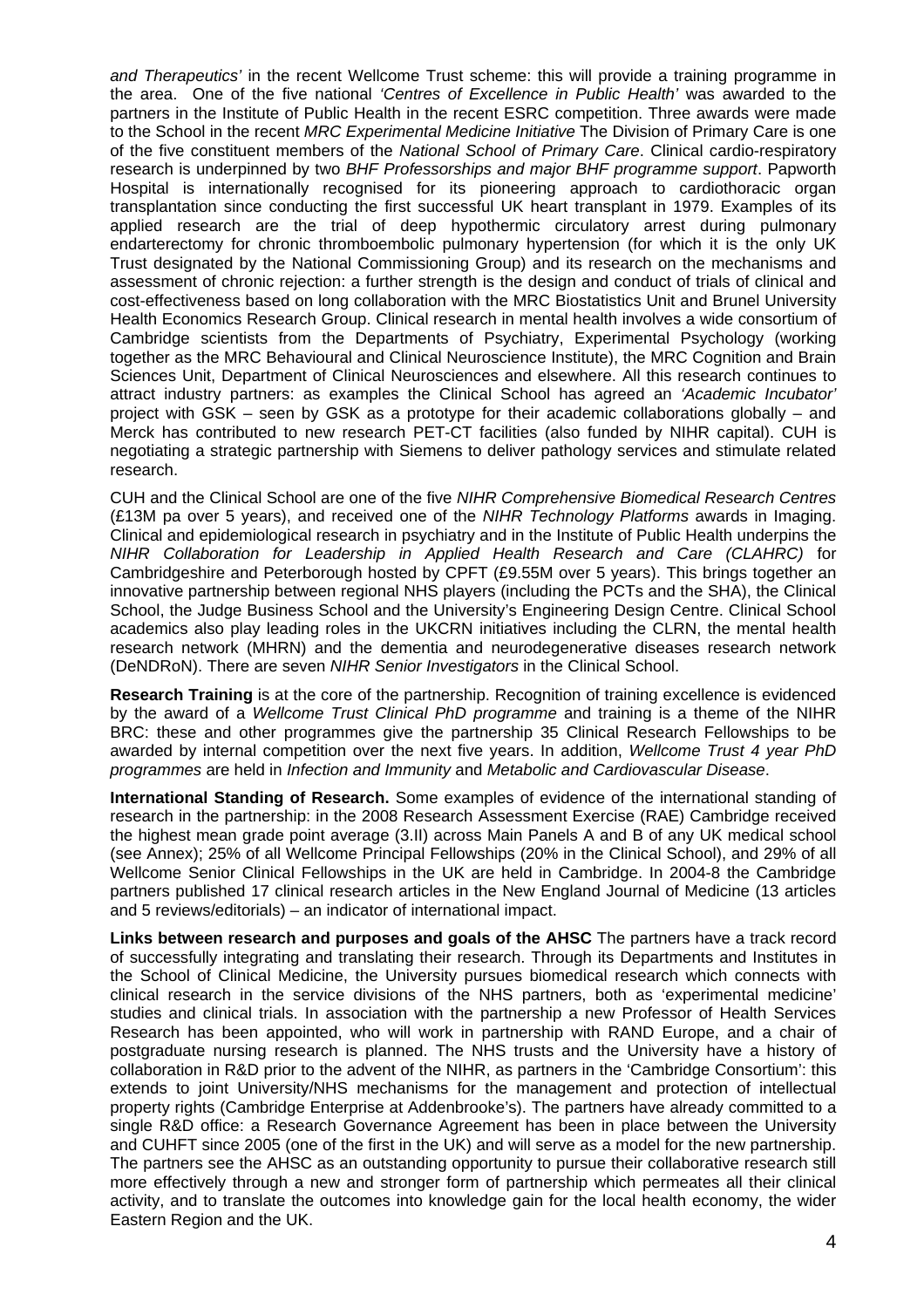#### **3. Please describe (in no more than two pages) partners' excellence in undergraduate and postgraduate medical education and (as appropriate) in other areas of healthcare and health science education.**

The partners are committed jointly and individually to the provision of high quality education, training and development for the entire NHS and research workforce, ranging from basic skills training to pre and post-registration professional education and continuing professional development. Across all clinical education programmes the Clinical School is committed to providing students and trainees with a rigorous scientific, research-led and evidence-based approach to learning and to build on this with the development of excellence in communication and the other skills and attributes required for good medical practice.

**Undergraduate medical education** in the University of Cambridge is provided jointly between the Schools of Biological Sciences and Clinical Medicine leading to the MBBChir degree. Extensive revision of the preclinical (2001) and clinical (2005) courses has been completed recently, to take account of best practice in medical education and local strengths. These include excellent relationships with partner NHS Trusts, each of which has a Clinical Sub-Dean, responsible for delivery of the undergraduate curriculum locally, including recruiting and monitoring multiprofessional clinical teaching staff. Sub-Deans also play an active part in the Clinical School's Education Division through involvement in the ongoing development and assessment of the undergraduate curriculum.

The University admits 278 students into Year 1 of the *Standard Course* (6 years), which awards a BA degree (Cambridge Tripos) at the end of Year 3. At this point, 130 students are admitted to the School of Clinical Medicine for a further 3-year clinical course (leading to the award of MBBChir) in a competitive process. About 50% of clinical teaching occurs in CUH, with the rest taking place in partner teaching Trusts throughout the Eastern Region. The clinical programme includes compulsory placements in Year 5 at both PH and CPFT. The *Cambridge Graduate Course* (4 years) admits 20 students each year to a vertically integrated programme developed as a partnership between the University, three Cambridge graduate colleges and the West Suffolk Hospital NHS Trust (WSH). The final two years are partially merged with standard course Years 5 and 6, including attachments in PH and CPFT. The *MBPhD programm*e (9 years) allows between five and ten academically gifted students in each standard course cohort to intercalate a PhD with their clinical degree. Established in 1989, this highly successful programme was the first in the UK and is based on the US MDPhD model. Funding is raised annually from a variety of internal and external charitable sources. From 2008 links have been completed with the prestigious NIH MDPhD programme, enabling exchange of MDPhD students between NIH and Cambridge with continuing clinical attachments on both sites.

Educational expertise is provided through the Clinical School Deanery Team, together with University and Trust staff with a special interest and through the recently constituted Medical Education Research Group (which has ten individuals enrolled in Master's programmes in medical education, two with PG Certificates in education, and one PhD student). The School's staff development programme for clinical supervisors (trainees employed by the partner Trusts) has been accredited by the Higher Education Academy and the School runs a certificated course for teaching communication skills for a range of academic and NHS staff involved in student teaching.

Undergraduate medical education provision was inspected by the UK General Medical Council (GMC) in 2007/08 under its Quality Assurance of Basic Medical Education programme. The generally favourable 2007 report included fourteen commendations of good practice (see annex) and two in the supplementary 2008 report. The University of Cambridge participated in the National Student Survey for the first time in 2008 with positive results (although the number of final MB students taking part was too low for publication).

**Graduate Education (Masters and PhD)** is overseen by the Graduate School of Life Sciences, which supports over 1,500 graduate students across the Schools of Clinical Medicine and Biological Sciences. The Graduate School runs a comprehensive programme of transferable skills training. A growing number of graduate students undertake a one year MPhil in Medical Sciences prior to their PhD. Masters courses in Epidemiology and Public Health are provided through the Institute of Public Health and a new Masters level course will be established from October 2009 in Translational Medicine and Therapeutics under the Wellcome Trust award.

**Clinical academic training** includes a number of schemes for which national funding has been obtained through recent competitions (i) Integrated Academic Pathways - 78 Academic Clinical Fellow (ACF) and 34 Clinical Lecturer (CL) posts over 5 years, including 5 ACF and 2 CL posts in Psychiatry based in CPFT (ii) Wellcome Trust Clinical PhD Programme - 25 studentships over 5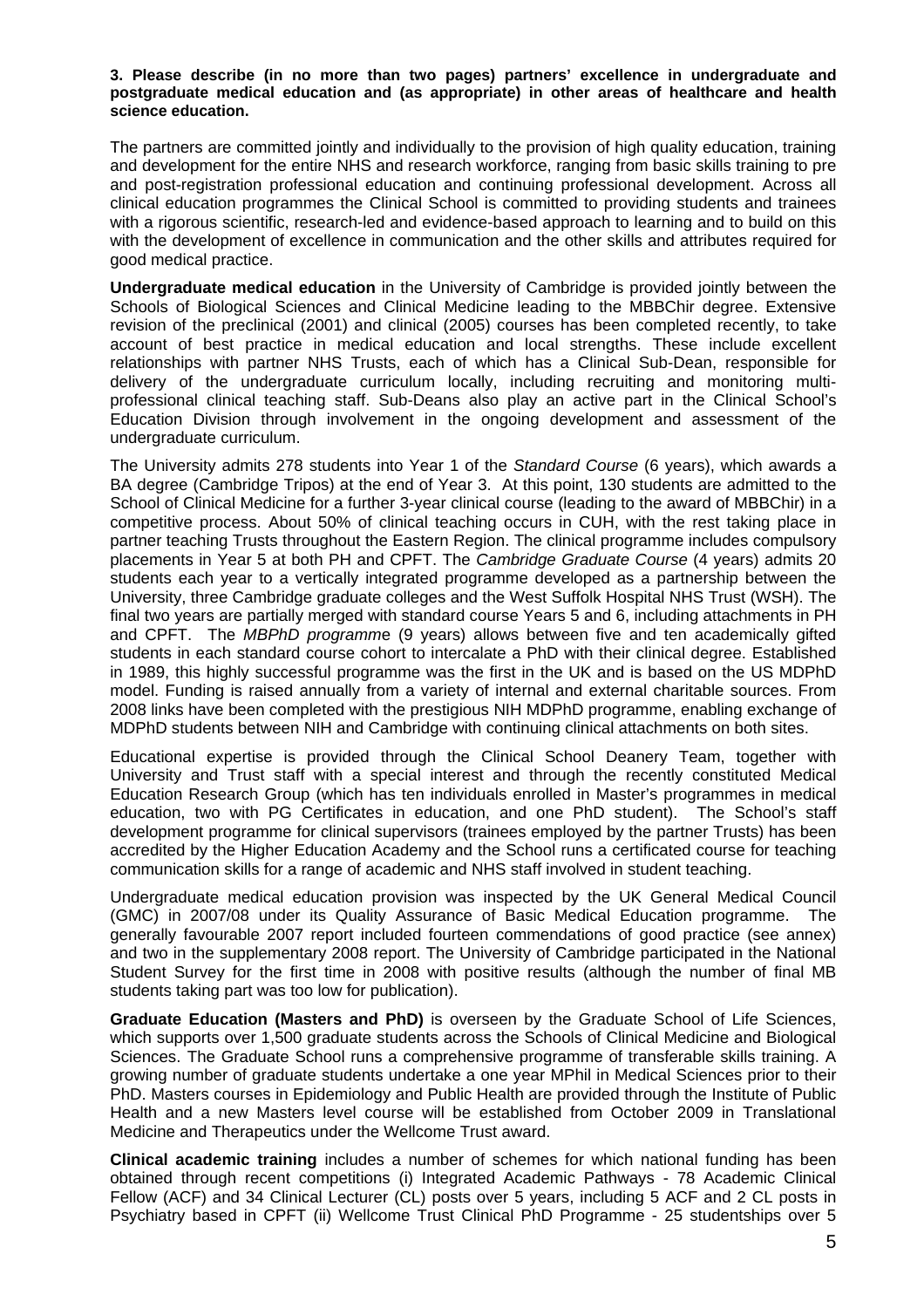years (£6.5M); (iii) Wellcome Trust Translational Medicine and Therapeutics programme - 11 clinical PhD studentships, 3 MBPhD studentships plus 4 linked ACF posts with CUH (£4.5M) (iv) NIHR BRC Clinical Research Training Fellowships - 9 studentships (£1.7M, including 1.5 studentships funded by GSK) (v) HEFCE New Clinical Senior Lecturer scheme - 7 awards have been made to the partners in the first 3 rounds of the scheme (which requires 50% NHS funding)..

**Postgraduate medical education** is delivered by all partners, including collaboration with the university in a range of clinical academic training posts. CUH currently employs 485 trainees in accredited training posts across 48 specialties and supports the education of a further 105 Trust doctors, making it the largest centre for medical education in the East of England. There are 60 trainees in psychiatry at CPFT and 63 in cardiorespiratory medicine, surgery and cognate specialties at Papworth.

*Foundation training* is delivered through close collaboration between the University and NHS partners. The Foundation curriculum incorporates mandatory training modules with innovative teaching methods for clinical skills training, including e-learning, simulation training and interactive teaching - and was highly commended at the most recent Deanery/ PMETB inspection.

*Specialist training.* The partner Trusts offer training in all aspects of clinical medicine including Primary Care, Public Health and Psychiatry. All offer core training to ST3 level with sub-specialty training at ST 4-6. Each partner provides formal training programmes with excellent library and IT facilities coordinated through the joint Clinical School/CUH library, part of the University of Cambridge Library. CUH and the Clinical School share clinical simulation facilities, ranging from basic skills training to a state-of-the-art High-Fidelity Simulation Centre. The latter draws delegates nationally and has a track record of research into Patient Safety, with recent publications in drug error and in the validation of simulated training. CUH's Postgraduate Medical Centre also organises a range of educational provision for primary care practitioners. There are active continuing professional development (CPD) programmes in all the partner Trusts, including preparation courses for Royal College examinations.

*Education for teachers* is provided for by a Training the Trainers course at CUH, conducted annually with faculty drawn from both NHS and academic staff. Over 200 consultants have been trained and have provided assurance that the course is rated excellent by participants through feedback. Regular update courses for Educational Supervisors are also conducted.

**Nurse and Allied Health Professional Education** is provided by Anglia Ruskin University and the University of East Anglia. The NHS partners are involved through the provision of clinical placements pre-registration and through support for post-registration training and professional development, which will be further strengthened by planned developments in academic nursing and postgraduate education.

**NHS provision of Education, Training and Development** is wide-ranging. At CUH this includes, for example, training in resuscitation, customer care, risk management, safeguarding children, recruitment and selection and a range of mandatory requirements. The Trust also runs a range of IT training from basic operational systems through desktop skills to advanced clinical applications. PH attracts international work placements, has a multi-professional approach to the education of all healthcare professionals and has developed new roles such as Transplant Donor Care Practitioners and Surgical Care Practitioners. An important recent development for CUH has been the establishment of a Leadership Academy, targeted mainly at middle managers, some 200 of whom have now completed the year-long programme. The Trust is also now collaborating with the Judge Business School to provide executive education in healthcare management and has established 'Addenbrookes Abroad', an initiative to transfer learning and skills to developing countries through staff secondment and exchange.

**Future plans,** within the scope of the AHSC include: (i) the development of clinical research training modules for academic clinical fellows; (ii) the development of a wider range of postgraduate degrees aimed at non-medical healthcare professionals; (iii) the development of a postgraduate nursing unit linked to the appointment of a Professor of Nursing Research; (iv) the new Cardiovascular Research and Education Institute (see section 2) and  $(v)$  the development of a learning centre on the Cambridge Biomedical Campus. This last initiative will be a joint project with Anglia Ruskin University, which wishes to re-locate its nursing school onto the campus, and possibly with local schools and further education providers for diploma education. This development would accelerate the provision of multi-disciplinary education in clinical skills, which is space-constrained at present. It would also enable further educational enterprise, principally through the Postgraduate Medical Centre, which has an excellent record of innovation in externally supported and self-funding courses.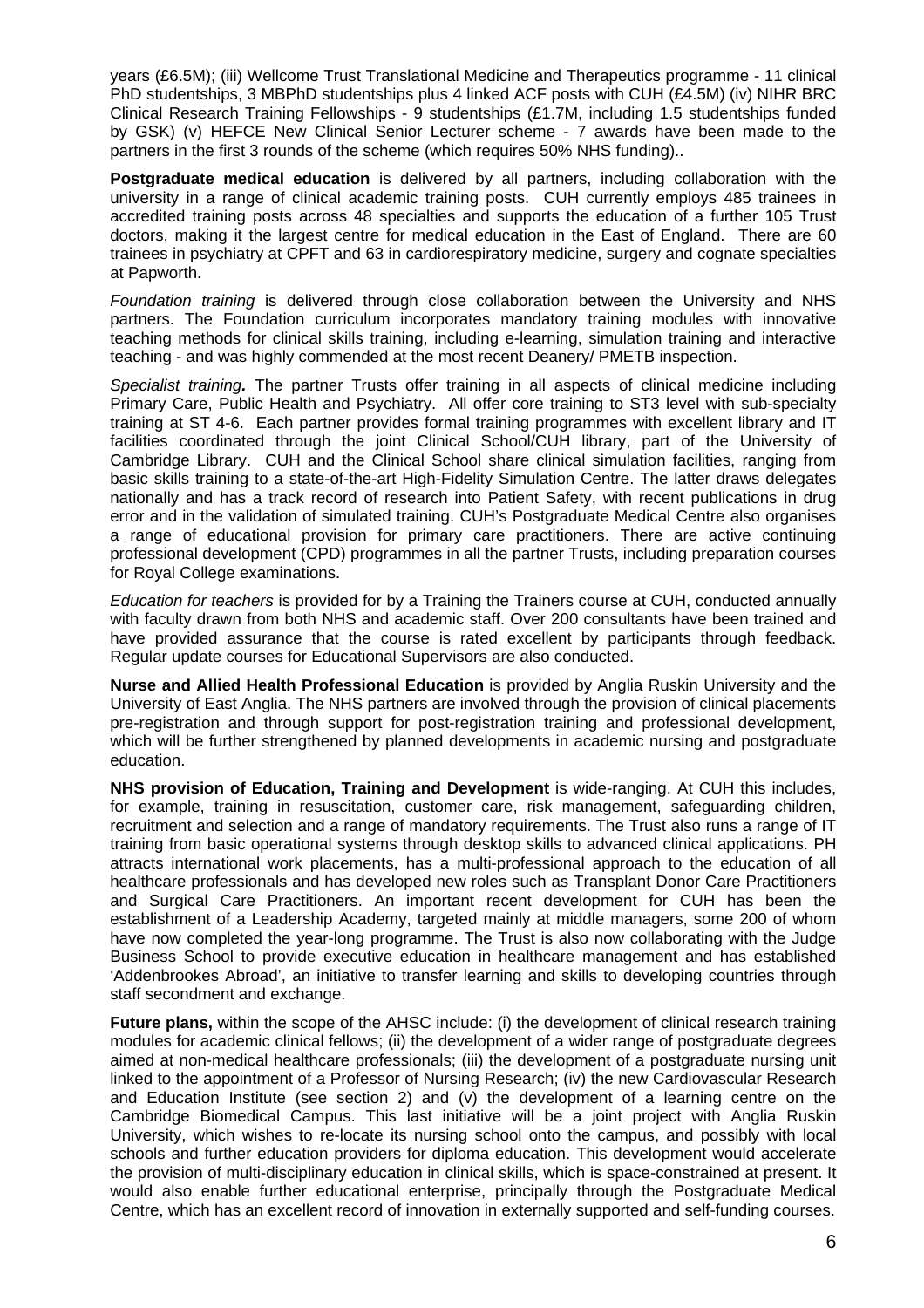#### **4. Please describe (in no more than two pages in total) the NHS partner(s) excellence in delivering patient care.**

The three NHS Trusts involved in this application – a general and specialist acute hospital, a mental health and learning disability service provider and a specialist cardiothoracic hospital - have all achieved high levels of external recognition for clinical excellence.

**Cambridge University Hospitals NHS Foundation Trust**, comprising Addenbrooke's Hospital and the Rosie Hospital employs 7,000 people, has annual income of £455 million and provides: a comprehensive range of clinical services to a local population of around 500,000 in the Greater Cambridge area; more specialised services to a sub-regional and regional population of up to 5.5M people, including specialist cancer care, neurosciences, transplantation, specialist paediatrics, neonatal intensive care and other specialist perinatal services, allergy and immunology, infectious disease, and medical genetics. The Trust also provides nationally commissioned services in multiple organ transplantation and rare metabolic disorders. CUH has articulated its ambition to be an internationally leading academic clinical centre over a number of years, for example in its successful 2003 application to become a first wave NHS Foundation Trust and in its '2020 Vision' strategy for the future of the campus.

CUH is one of a small number of NHS organisations to score 'excellent' for both quality of service and use of resources in the Healthcare Commission health check for both 2007 and 2008 and is ranked third nationally for consistent performance in this rating system. This followed consistent achievement of high ratings under the previous Department of Health star rating system (2002 to 2005). The Trust was also placed in the 'best performing category' for the Healthcare Commission Review of Maternity Services in 2008, fully met all Healthcare Commission core standards and national targets and achieved the highest possible scores for safety and cleanliness, standard of care, dignity and respect, and waiting times. Alan Johnson MP, Secretary of State for Health, said of these results: "Your services were among the best in the country, and your organisation has also performed well over time. You have achieved a level of performance that all trusts should aspire to."

CUH was designated Acute Organisation of the Year by the judges of the 2008 *Health Service Journal* (HSJ) awards, who recognised not only its established excellence, but the ongoing transformation which is the current principal focus of the Trust's management. The judges particularly noted "evidence of an impressive depth of change ….the move to outcomes and values, the linkage of values with patient and staff satisfaction, and how innovations from staff had been implemented across the organisation." Addenbrooke's dedicated central venous line team - the first in the country and crucial in reducing infection levels - was also shortlisted for the HSJ's Patient Safety Award.

A key element in achieving high performance has been consistent attention to patient feedback through quarterly patient surveys. In July 2008, 95% of patients said that the Trust met or exceeded their aspirations. The Trust's priorities include striving for innovation and this is reflected in the close integration of research and education with clinical care and the direct embedding of University departments within each of its seven clinical divisions.

**Cambridgeshire and Peterborough NHS Foundation Trust** provides mental health and specialist learning disability services to the 755,000 residents of Cambridgeshire and Peterborough and across the country to users of specialist services. The Trust has an annual income of more than £100 million and employs 2,500 staff across 75 sites in Cambridgeshire, Huntingdon, Peterborough and Fenland. The Trust provides child and adolescent mental health services, adult mental health services, older people's mental health services, forensic and specialist mental health services, substance misuse services and specialist learning disability services.

In 2008, the Trust achieved 'Excellent' from the Healthcare Commission for quality of services and 'Good' for use of resources (the highest that a newly established Foundation Trust can aspire to). It has had several successes that indicate the high quality of its provision, for example the CAMEO early intervention service for young people with psychotic illness won the Hospital Doctor Team of the Year Award and, with two other leading Foundation Trusts, CPFT is participating in the Mental Health Patient Experience Project led by Monitor. This reflects the Trust's leading work on clinical care pathways and development of these as potential contract currency in anticipation of Payment by Results for mental health services. As part of a national consortium, the Trust has recently been awarded contracts with the Ministry of Defence and leads the Improving Access to Psychological Treatments in Mid Essex as well as Cambridgeshire.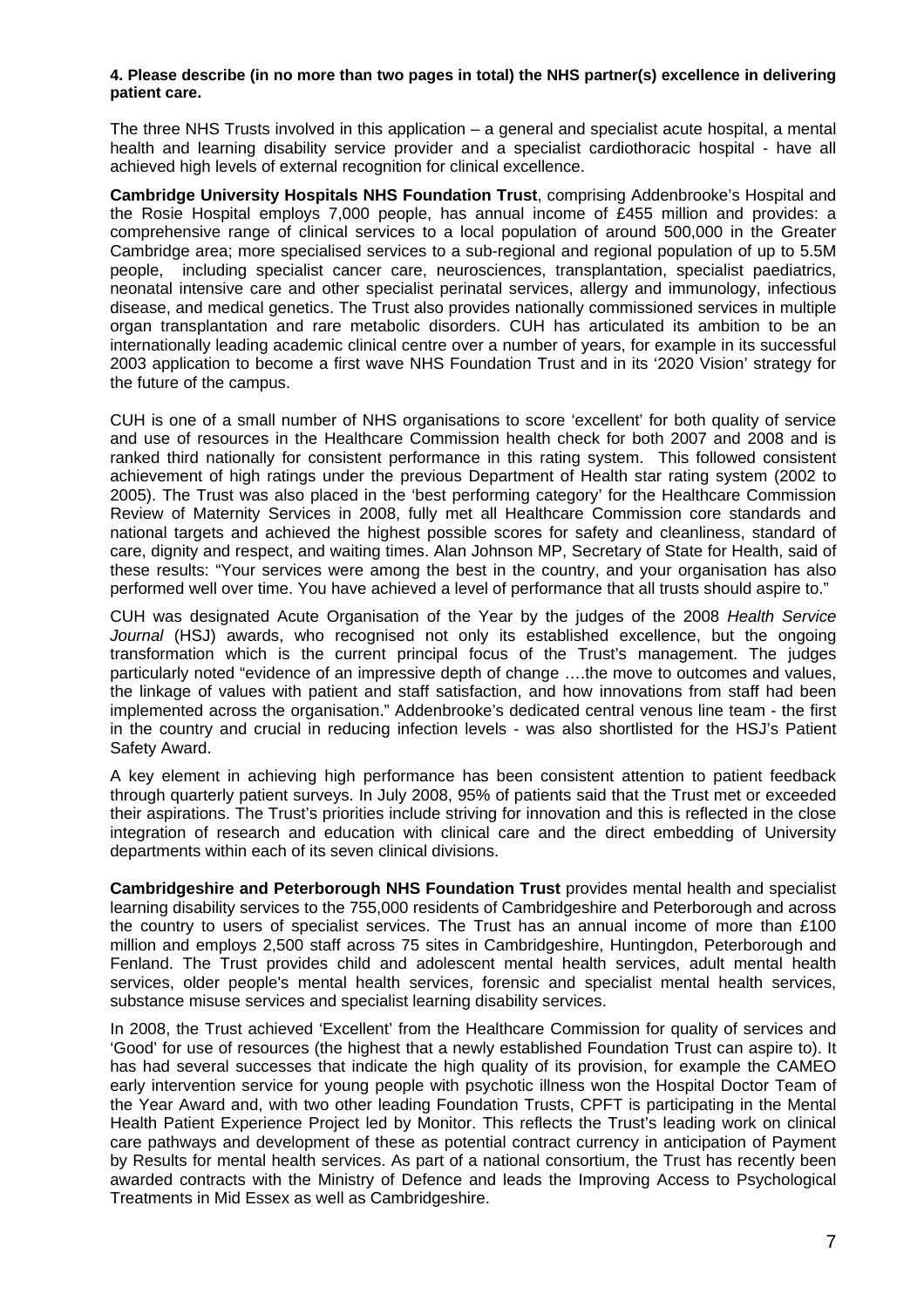In April 2008, as part of the Standards for Better Health, the Trust declared compliance with all 44 Healthcare Commission standards. It has also achieved the Healthcare Commission's targets for the implementation of new services, i.e. early intervention, assertive outreach and crisis resolution and home treatment services.

CPFT was one of the first Trusts to introduce the principles of 'lean' production techniques to the NHS, leading to the development of 26 new care pathways that are being implemented during 2008/09. The most significant change is that in future the Trust will provide primary mental health care as well as specialist mental health and learning disability care. This will be introduced during 2008/09, with the agreement of commissioners. The Trust has introduced the new service at no additional cost to its commissioners through the savings made from transformation. This work was recognised nationally by the Director of Business Development - an invited speaker at a national conference on the introduction of lean technologies into the NHS.

The Trust is planning to relocate many of its Cambridge-based services to the Cambridge Biomedical Campus to achieve better synergy with research, reduce stigma and better manage multiple morbidities. A new mental health and learning disability inpatient unit in Peterborough is currently under construction as part of the development of a new general hospital. Service users from the adult and learning disability inpatient services will transfer to the new unit in 2009. The Trust has close ties to the University Department of Psychiatry, which was top-rated in the 2008 Research Assessment Exercise.

**Papworth Hospital NHS Foundation Trust** has an outstanding national and international reputation as a leading specialist centre for the treatment of heart and lung disease. It has annual income of over £100 million and its services include the diagnosis, treatment and management of patients in three principal areas: Cardiac; Thoracic; Advanced Heart and Lung Failure, including Transplantation.

PH is one of the highest volume centres in the UK for *Cardiac Services* and provides nationally commissioned services for interventional treatment of coronary artery disease, electrophysiology (EP) pacing and cardiac devices for the treatment of cardiac arrhythmias and valve repair/replacement. In the field of cardiac surgery, Papworth has a reputation for treating difficult and complex cases and has pioneered cardiac investigational techniques including echocardiography, MRI, CT, nuclear imaging and diagnostic angiography. Papworth is the only UK pulmonary hypertension centre commissioned to perform pulmonary endarterectomy surgery (PTE) and is second only to San Diego in the number of PTE procedures undertaken*.* Papworth Hospital is an internationally recognised specialist centre for the treatment of most *Thoracic Diseases*. It operates a joint Cancer Centre for thoracic malignancy with CUH, a regional Cystic Fibrosis centre, a Respiratory Infection/Inflammation/Immunology (RIII) service and an Interstitial Lung Disease (ILD) service. It has also opened a Respiratory Support and Sleep Centre (RSSC) - the largest centre in Europe dedicated to the investigation and treatment of sleep disorders and associated respiratory problems. Since carrying out the UK's first successful heart transplant in 1979, Europe's first successful heart and lung transplant in 1984 and the world's first heart, lung and liver transplant in 1986, Papworth has established itself as one of the leading centres for treating *Advanced Heart and Lung Failure*. There are high demands on Critical Care and Anaesthesia at Papworth given the complexity of surgical interventions performed and the advanced illness of many patients.

Patients hold the care they receive at Papworth in high regard, as demonstrated by the Trust being rated amongst the best-performing Trusts in over 90% of applicable categories in the Healthcare Commission 2007 inpatient survey. Patient safety is a high priority, as exemplified by the Trust's proactive approach to reviewing its heart transplant programme last year. Clinical prioritisation of patients ahead of new waiting time targets coinciding with strong increases in demand resulted in the Trust not retaining its 'Excellent' rating for Quality of Services in the Healthcare Commission in 2008 (whilst fully meeting core standards and existing national targets).

Papworth became one of the 'first wave' NHS Foundation Trusts in 2004, and has been one of the best performing Foundation Trusts on Monitor's risk ratings, currently rated in the highest categories for finance (5), governance (green) and mandatory services (green).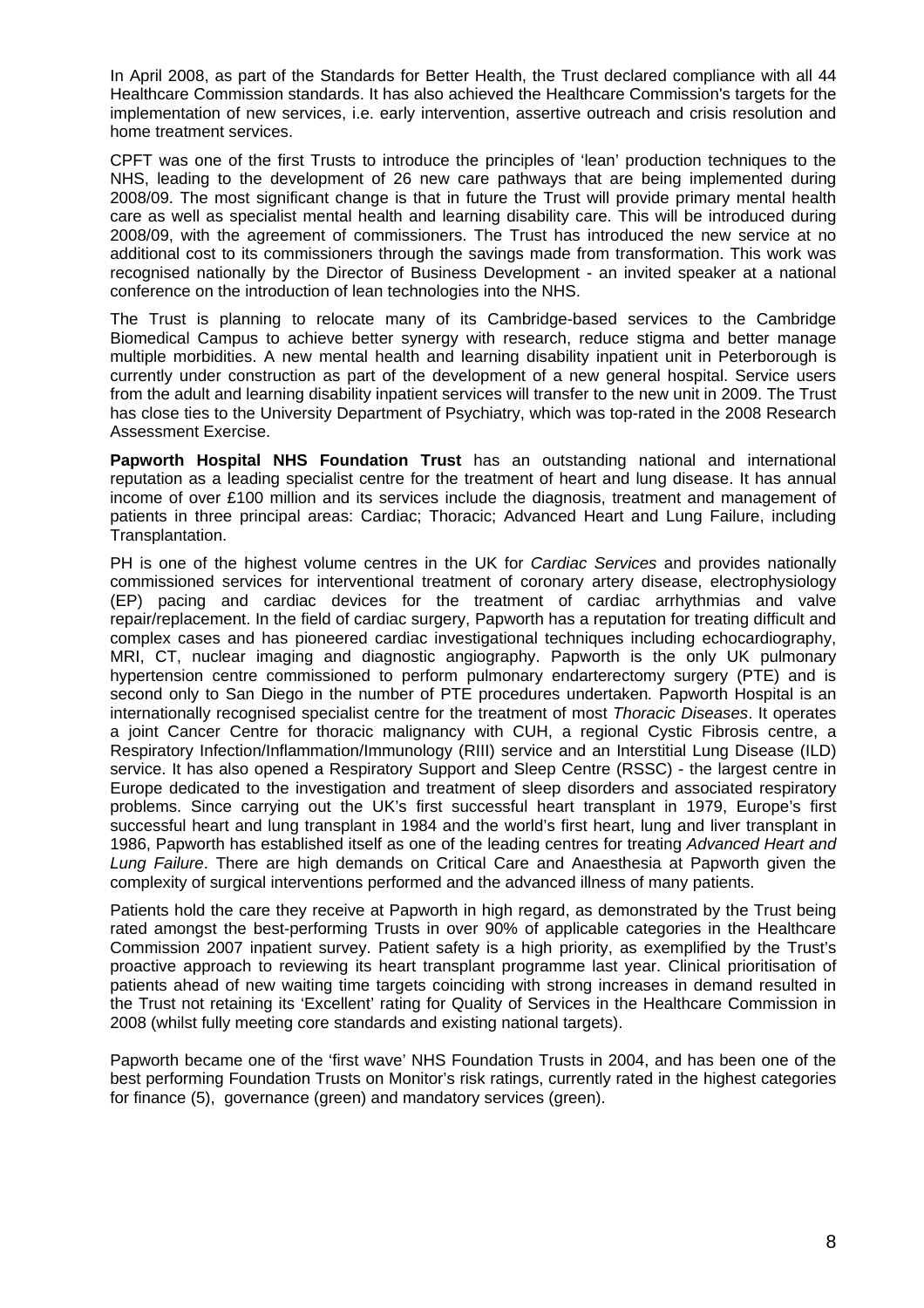### **Annex – Supplementary Data**

#### **1. Steering Group Membership**

Vice-Chancellor and Registrary of the University of Cambridge; Regius Professor of Physic, Chairman, Chief Executive and Clinical Academic lead from each of the 3 Trusts (12 members in total) plus independent chair to be appointed.

#### **2. International Standing in Research**

The School of Clinical Medicine has a relatively small established Faculty and University base funding, but has the highest ratio of external grant income to staff numbers and research space within the University. In the 2001 Research Assessment Exercise the School of Clinical Medicine was awarded the highest rating of 5\* in all three main areas of assessment (Laboratory Based Subjects, Hospital Based Subjects and Community Based Subjects). For the **2008 Research Assessment Exercise**, research in the Departments within the School of Clinical Medicine and the Department of Pathology in the School of Biological Sciences was submitted to 8 of the 9 Units of Assessment (UOA) under main panels A (UOA 1- 5) and B (UOA 6, 8 and 9), organised on the basis of common research themes across the Departments. The research submitted included collaborative work with the School's major research partners in Cambridge - principally the Medical Research Council, Cancer Research UK (CRUK), and the NHS partners in the proposed AHSC. Based on the GPA (Grade Point Average) across the quality profile, Cambridge was ranked first or second in 7 of the 8 UOAs to which it submitted. The ranking and GPA in individual UOAs was as follows: **UOA1 Cardiovascular Medicine** 2<sup>nd</sup> (3.15); **UOA2 Cancer Studies** 2<sup>nd</sup>  $= (3.1)$ ; **UOA3** Infection and Immunity  $2^{nd}$  (3.05); **UOA4 Other Hospital Based Clinical Subjects**  $2^{nd}$ (3.15); **UOA5 Other Laboratory Based Clinical Subjects** 1st (3.25); **UOA6 Epidemiology and Public Health** 1<sup>st</sup> (3.25); UOA **8 Primary Care and Other Community Based Subjects**  $7^{th}$  **(2.8); UOA9 Psychiatry, Neurosciences and Clinical Psychology** 1<sup>st</sup> (3.15). Cambridge's aggregated quality profile across Main Panels A and B was: 4\* (world-leading) 36%, 3\* (internationally excellent) 44%, 2\* 16%, 1\* 3%: this ranks 80% of the research as world-leading or internationally excellent  $(3^* + 4^*)$  and gives it the highest mean grade point average (3.II) across Main Panels A&B of any UK medical school.

#### **3. Excellence in undergraduate and postgraduate medical education**

The 2007 GMC QABME review of undergraduate medical education commended the School on the following areas of good practice a) integration of anatomy with clinical work and the progress with integrating pathology teaching and application b) online therapeutics and prescribing facility c) breadth of practical skills training d) communication skills programme e) initiatives to recruit and train senior students to teach their peers f) MBPhD programme providing ongoing clinical exposure g) staff development strategy enabling induction training of clinical supervisors, h) hub and spoke clinical skills model i) approach to interprofessionalism j) online learning environment, ERWeb, which delivers core curricular material across different regional hospital sites and promotes the development of students' self-directed learning skills k) pastoral and academic support provided through the collegiate system l) development of the Simulated Clinical Encounter Examination m) the structure of dermatology teaching in Stage 3 n) the Death and Dying course which was well conceived, structured, prepared and taught.

#### **4. Excellence in delivering patient care**

|                                 | <b>Healthcare Commission ratings 2007/8</b>                         | <b>CUH</b>                          | <b>CPFT</b>                         | <b>Papworth</b>                |
|---------------------------------|---------------------------------------------------------------------|-------------------------------------|-------------------------------------|--------------------------------|
| <b>Quality of Services</b>      |                                                                     | Excellent                           | Excellent                           | Good                           |
|                                 | Core standards<br>Existing national targets<br>New national targets | Fully met<br>Fully met<br>Excellent | Fully met<br>Fully met<br>Excellent | Fully met<br>Fully met<br>Good |
| Use of Resources                |                                                                     | Excellent                           | Good                                | Excellent                      |
| <b>Patient-centred Measures</b> |                                                                     |                                     |                                     |                                |
|                                 | Safety and cleanliness                                              | 13/13                               | 10/11                               | 13/13                          |
|                                 | Standard of care                                                    | 9/9                                 | 10/11                               | 6/6                            |
|                                 | Waiting to be seen                                                  | 12/12                               | 2/2                                 | 7/10                           |
|                                 | Dignity and respect                                                 | 9/10                                | 9/9                                 | 10/10                          |
|                                 | Keeping the public healthy                                          | 5/5                                 | 4/4                                 | 3/3                            |
|                                 | Good management                                                     | 16/17                               | 14/14                               | 15/16                          |
| Monitor Risk ratings Q2 2008/9  |                                                                     | <b>CUH</b>                          | <b>CPFT</b>                         | <b>Papworth</b>                |
| Financial Risk rating           |                                                                     | 4                                   | 4                                   | 5                              |
| Governance Risk rating          |                                                                     | Green                               | Green                               | Green                          |